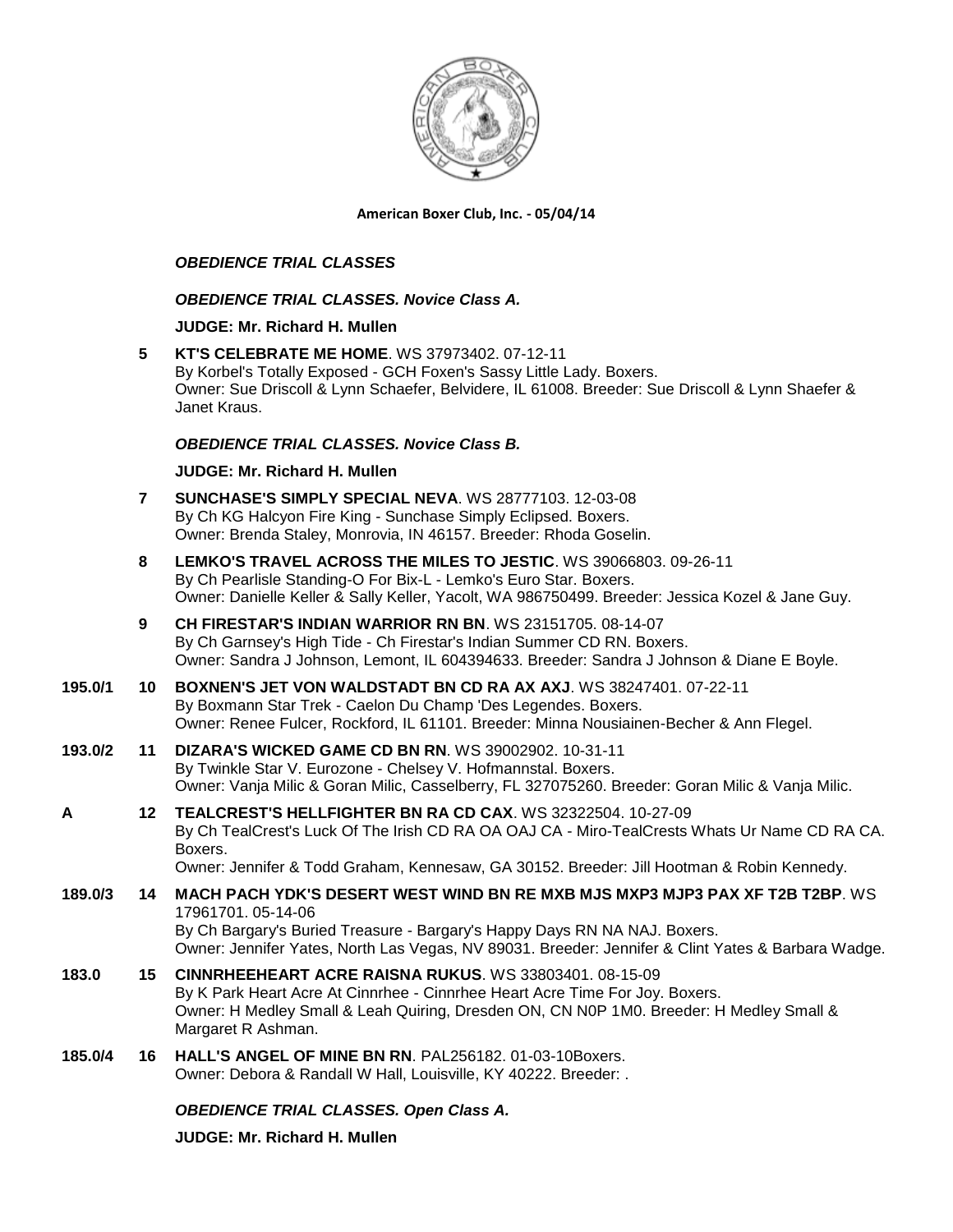- **17 [HABERL'S LOVE OVER GOLD BN CD RA CA](http://www.infodog.com/files/bdogrsl1.prg;makc=WS%2031868202;mdog=Haberl_s_Love_Over_Gold_BN_CD_RA_CA;wins=all)**. WS 31868202. 09-19-09 By Ch Guapo Soto - Ch Haberl's Forever Young CD RE. Boxers. Owner: Maryjane Alencewicz & BJ Barnhart, Montverde, FL 34756. Breeder: Maryjane Alencewicz & BJ Barnhart & Don Garrett & J Haberl.
- **182.0/3 18 [SUNCHASE'S MAN IN BLACK CD BN RN CA GN](http://www.infodog.com/files/bdogrsl1.prg;makc=WS%2035563704;mdog=Sunchase_s_Man_In_Black_CD_BN_RN_CA_GN;wins=all)**. WS 35563704. 10-14-11 By Ch Breezewoods Lord Of Wystmont - Sunchases Little Black Dress UDX AXJ OA RA OM1. Boxers. Owner: Shirley Williams & Tracy L Hendrickson, Fort Smith, AR 72902078. Breeder: Tracy Hendrickson.
	- **19 [CH PEPRHL LIFE'S A DANCE WITH DEBLYN VCD1 BN RE TDX NA NAJ](http://www.infodog.com/files/bdogrsl1.prg;makc=WS%2030844201;mdog=Ch_Peprhl_Life_s_A_Dance_With_DebLyn_VCD1_BN_RE_TDX_NA_NAJ;wins=all)**. WS 30844201. 06-29-09 By Ch OTCH Regal's Heeere's Johnny UDX RN - Ch Peprhl Will You Dance Marbo CD RE AX AXJ OF. Boxers.

Owner: Debra Owens & Caitlyn Owens & Sue Ann Thompson, Luther, IA 501520357. Breeder: Sue Ann Thompson.

- **20 [MISS SYDNEY PEARL HALL CD BN GN RAE OA AXJ NF](http://www.infodog.com/files/bdogrsl1.prg;makc=WS%2013121402;mdog=Miss_Sydney_Pearl_Hall_CD_BN_GN_RAE_OA_AXJ_NF;wins=all)**. WS 13121402. 02-26-05 By Sir Syruss The Virus - Miss Sable Baby. Boxers. Owner: Debora & Randall Hall, Louisville, KY 402226645. Breeder: Jason Kidwell.
- **187.5/2 21 [INDIGO'S WYNNING IZ EZ CD RA CA GN](http://www.infodog.com/files/bdogrsl1.prg;makc=WS%2034020401;mdog=Indigo_s_Wynning_Iz_Ez_CD_RA_CA_GN;wins=all)**. WS 34020401. 05-28-10 By Ch Storybook Page After Page - Ch Indigo's Luck Be A Lady V Turo. Boxers. Owner: Shirley Williams, Fort Smith, AR 72902078. Breeder: Diane Monson & Lynn Cooch.
- **193.5/1 22 [SUNCHASE'S LITTLE PINK RIBBON CDX AX AXJ NF BN RA CA](http://www.infodog.com/files/bdogrsl1.prg;makc=WS%2035563707;mdog=Sunchase_s_Little_Pink_Ribbon_CDX_AX_AXJ_NF_BN_RA_CA;wins=all)**. WS 35563707. 10-14-10 By Ch Breezewood's Lord Of Wystmont - Sunchase's Little Black Dress UDX AX AXJ RA NF OM1 CA. Boxers.

Owner: Tracy L Hendrickson & Rhoda Brovillete, Broken Arrow, OK 740129426. Breeder: Tracy Hendrickson.

**23 [SUNCHASE'S SMACK ME BLACK CD RA BN CA](http://www.infodog.com/files/bdogrsl1.prg;makc=WS%2035563702;mdog=Sunchase_s_Smack_Me_Black_CD_RA_BN_CA;wins=all)**. WS 35563702. 10-14-10 By Ch Breezewoods Lord Of Wystmont CDX RE - Sunchase's Little Black Dress UDX OM1 RA OA AXJ. Boxers.

Owner: Robin Vaughan & Tracy Hendrickson & Rhoda Goselin-Brouillette, West Fork, AR 72774. Breeder: Tracy Hendrickson & Rhoda Goselin-Brouillette.

- **A 24 [MIRO-TEALCRESTS WHATS UR NAME CD RA CA](http://www.infodog.com/files/bdogrsl1.prg;makc=WS%2017949708;mdog=Miro-Tealcrests_Whats_Ur_Name_CD_RA_CA;wins=all)**. WS 17949708. 05-21-06 By Ch Jubar's Dr Feelgood Of Sandy Hill - Ch Miro's TN Homesick Blues. Boxers. Owner: Jill Hootman & Robin Kennedy, Clarksville, TN 37040. Breeder: Robin & Michael Kennedy.
	- **25 [GCH MACH WINDWOOD'S DARING SOUL OF SHERWOOD CD RE MXF](http://www.infodog.com/files/bdogrsl1.prg;makc=WS%2026916702;mdog=GCH_MACH_Windwood_s_Daring_Soul_Of_Sherwood_CD_RE_MXF;wins=all)**. WS 26916702. 07-07-08 By Ch Breho I Bee Shinin' - Windwood's Heart N Soul. Boxers. Owner: Colleen Fleury, Slidell, LA 70458. Breeder: Shirley Stanton.

# *OBEDIENCE TRIAL CLASSES. Open Class B.*

# **JUDGE: [Mr. Richard H. Mullen](http://www.infodog.com/judges/3052/juddat.htm)**

- **A 26 [CH BREHO NO HOLDING BACK CDX RA GN CA](http://www.infodog.com/files/bdogrsl1.prg;makc=WS%2020651501;mdog=Ch_Breho_No_Holding_Back_CDX_RA_GN_CA;wins=all)**. WS 20651501. 02-03-07 By Ch Encore's Crimson Tide - Ch Breho I Bee Jam'n At Keepsake. Boxers. Owner: Robin Vaughan & Brenda Stuckey & Theresa Galle, West Fork, AR 72774. Breeder: Brenda Stuckey & CJ Middlebrooks & Theresa Galle.
- **196.0/1/H 27 [SUNCHASE N BOXRUN KIRB APPEAL UD](http://www.infodog.com/files/bdogrsl1.prg;makc=WS%2022802606;mdog=Sunchase_N_Boxrun_Kirb_Appeal_UD;wins=all)**. WS 22802606. 07-07-07 By Ch Sunchase's Zero To Hero UDX RN MX MXJ - Box Run Triskele Trice Charm. Boxers. Owner: Megan L Pilarcik & Dave Pilarcik, Yucaipa, CA 92399. Breeder: Marcella Kidd & Joyce Campbell DVM.
	- **28 [SUNCHASE'S LIGHTNING STRIKES TWICE UD MX MXJ RN CA NF](http://www.infodog.com/files/bdogrsl1.prg;makc=WS--28777107;mdog=Sunchase_s_Lightning_Strikes_Twice_UD_MX_MXJ_RN_CA_NF;wins=all)**. WS--28777107. 12-03-08 By Ch KG Halcyon Fire King - Simply Eclipsed RN. Boxers. Owner: Tracy L Hendrickson & Rhoda Brouillette, Broken Arrow, OK 740129426. Breeder: Rhoda Brouillette.
	- **29 [MACH ANJA VON WALDSTADT VCD2 RE MXG MJG OF](http://www.infodog.com/files/bdogrsl1.prg;makc=WS%2020480303;mdog=MACH_Anja_Von_Waldstadt_VCD2_RE_MXG_MJG_OF;wins=all)**. WS 20480303. 01-04-07 By Arames Vom Messingsberg - Josephine Von Bachbett VCD2 UD RE MX MXJ. Boxers. Owner: Renee Fulcer, Rockford, IL 61101. Breeder: Renee Fulcer.
	- **30 [SUNCHASE'S CAN CAN CAN CAN UD AX AXJ RN CA NF](http://www.infodog.com/files/bdogrsl1.prg;makc=WS--28777101;mdog=Sunchase_s_Can_Can_Can_Can_UD_AX_AXJ_RN_CA_NF;wins=all)**. WS--28777101. 12-03-08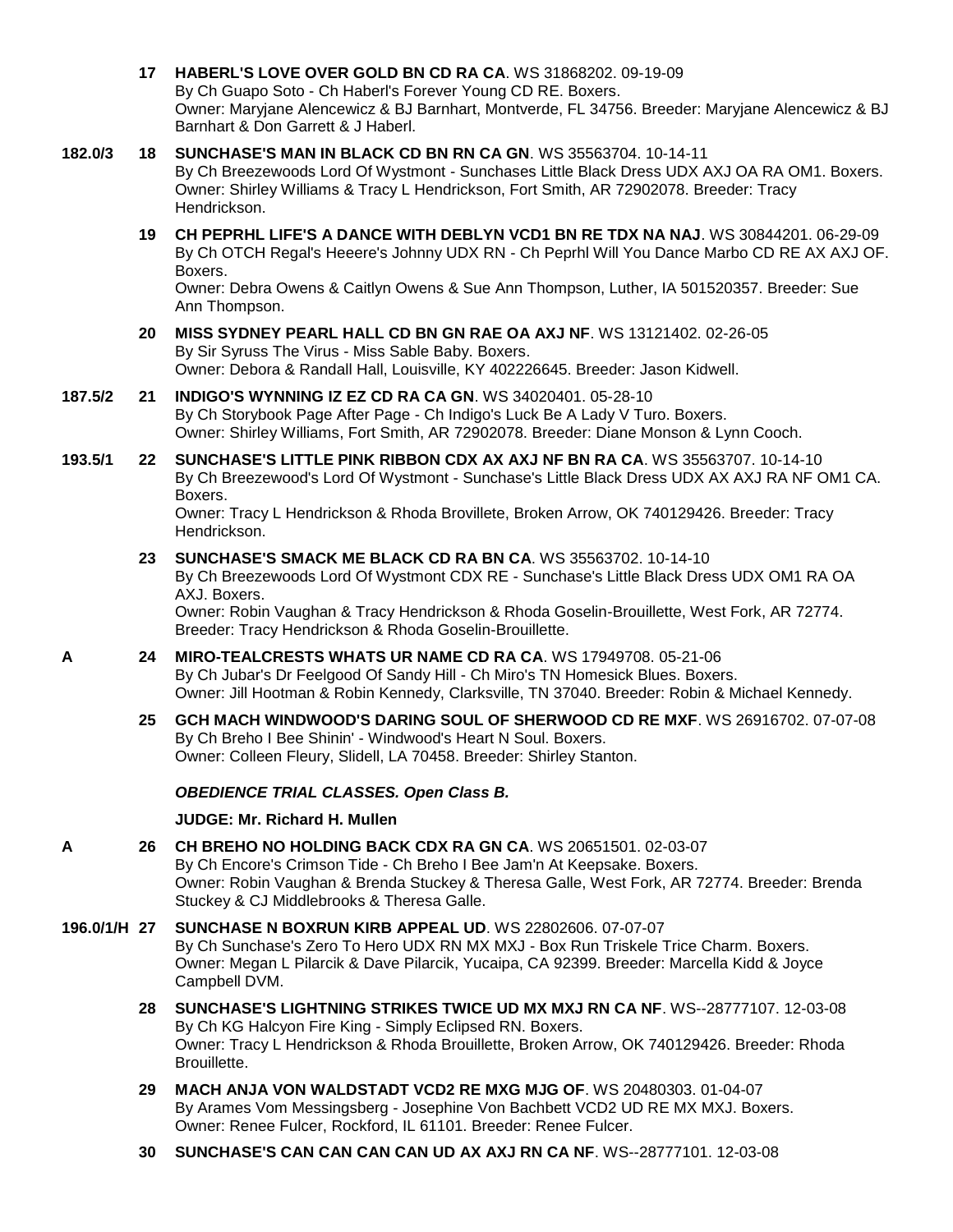By Ch KG Halcyon Fire King - Simply Eclipsed RN. Boxers. Owner: Tracy L Hendrickson & Rhoda Brouilette, Broken Arrow, OK 740129426. Breeder: Rhoda Brouillette.

## **189.5/3 31 [TEALCREST'S BECK AND CALL CD NA NAJ](http://www.infodog.com/files/bdogrsl1.prg;makc=WS%2040917801;mdog=Tealcrest_s_Beck_And_Call_CD_NA_NAJ;wins=all)**. WS 40917801. 03-12-12

By Ch Tealcrest's Luck OF The Irish CD RA OA OAJ CA - Miro-Tealcrests What's UR Name RN CA. Boxers.

Owner: Mary Nee & Jill Hootman, Fairview Heights, IL 622083524. Breeder: Jill C Hootman & Robin Kennedy.

### **192.5/2 32 [SUNCHASE'S RUNNING THE RED CDX OA OAJ CA NF RA](http://www.infodog.com/files/bdogrsl1.prg;makc=WS%2035563706;mdog=Sunchase_s_Running_The_Red_CDX_OA_OAJ_CA_NF_RA;wins=all)**. WS 35563706. 10-14-10 By Ch Breezewood's Lord Of Wystmont CDX - Sunchase's Little Black Dress UDX AX AXJ RA CA NF OM1. Boxers.

Owner: Tracy L Hendrickson & Rhoda Brouillette, Broken Arrow, OK 740129426. Breeder: Tracy Hendrickson.

# *OBEDIENCE TRIAL CLASSES. Utility Class A.*

# **JUDGE: [Mrs. Kathleen A. Cook](http://www.infodog.com/judges/37193/juddat.htm)**

- **29 [MACH ANJA VON WALDSTADT VCD2 RE MXG MJG OF](http://www.infodog.com/files/bdogrsl1.prg;makc=WS%2020480303;mdog=MACH_Anja_Von_Waldstadt_VCD2_RE_MXG_MJG_OF;wins=all)**. WS 20480303. 01-04-07 By Arames Vom Messingsberg - Josephine Von Bachbett VCD2 UD RE MX MXJ. Boxers. Owner: Renee Fulcer, Rockford, IL 61101. Breeder: Renee Fulcer.
- **32 [SUNCHASE'S RUNNING THE RED CDX OA OAJ CA NF RA](http://www.infodog.com/files/bdogrsl1.prg;makc=WS%2035563706;mdog=Sunchase_s_Running_The_Red_CDX_OA_OAJ_CA_NF_RA;wins=all)**. WS 35563706. 10-14-10 By Ch Breezewood's Lord Of Wystmont CDX - Sunchase's Little Black Dress UDX AX AXJ RA CA NF OM1. Boxers. Owner: Tracy L Hendrickson & Rhoda Brouillette, Broken Arrow, OK 740129426. Breeder: Tracy Hendrickson.
- **34 [SHIRA'S KAHLUA SHE'S SO FREAKIN CUTE CDX GN RAE MX MXJ XF](http://www.infodog.com/files/bdogrsl1.prg;makc=WS%2023774602;mdog=Shira_s_Kahlua_She_s_So_Freakin_Cute_CDX_GN_RAE_MX_MXJ_XF;wins=all)**. WS 23774602. 11-03-07 By Can-Cia's Hard Day's Night - Remy Leadoo RN. Boxers. Owner: Erin & Tom Rezmer, Lombard, IL 60148. Breeder: Kim Northcutt & Rose Northcutt.

# *OBEDIENCE TRIAL CLASSES. Utility Class B.*

**JUDGE: [Mrs. Kathleen A. Cook](http://www.infodog.com/judges/37193/juddat.htm)**

- **27 [SUNCHASE N BOXRUN KIRB APPEAL UD](http://www.infodog.com/files/bdogrsl1.prg;makc=WS%2022802606;mdog=Sunchase_N_Boxrun_Kirb_Appeal_UD;wins=all)**. WS 22802606. 07-07-07 By Ch Sunchase's Zero To Hero UDX RN MX MXJ - Box Run Triskele Trice Charm. Boxers. Owner: Megan L Pilarcik & Dave Pilarcik, Yucaipa, CA 92399. Breeder: Marcella Kidd & Joyce Campbell DVM.
- **184.0/1 28 [SUNCHASE'S LIGHTNING STRIKES TWICE UD MX MXJ RN CA NF](http://www.infodog.com/files/bdogrsl1.prg;makc=WS--28777107;mdog=Sunchase_s_Lightning_Strikes_Twice_UD_MX_MXJ_RN_CA_NF;wins=all)**. WS--28777107. 12-03-08 By Ch KG Halcyon Fire King - Simply Eclipsed RN. Boxers. Owner: Tracy L Hendrickson & Rhoda Brouillette, Broken Arrow, OK 740129426. Breeder: Rhoda Brouillette.

#### **30 [SUNCHASE'S CAN CAN CAN CAN UD AX AXJ RN CA NF](http://www.infodog.com/files/bdogrsl1.prg;makc=WS--28777101;mdog=Sunchase_s_Can_Can_Can_Can_UD_AX_AXJ_RN_CA_NF;wins=all)**. WS--28777101. 12-03-08 By Ch KG Halcyon Fire King - Simply Eclipsed RN. Boxers. Owner: Tracy L Hendrickson & Rhoda Brouilette, Broken Arrow, OK 740129426. Breeder: Rhoda Brouillette.

# *OBEDIENCE TRIAL CLASSES. Beginner Novice Class B.*

# **JUDGE: [Mrs. Kathleen A. Cook](http://www.infodog.com/judges/37193/juddat.htm)**

- **184.0/3 35 [CH ELANWOOD'S WHAT THE DOCTOR ORDERED](http://www.infodog.com/files/bdogrsl1.prg;makc=WS%2015321801;mdog=Ch_Elanwood_s_What_The_Doctor_Ordered;wins=all)**. WS 15321801. 06-02-05 By Ch Evergreen Notorious Elanwood - Ch Elanwood's Political Ambitions RN NAP. Boxers. Owner: Nadine Kuhlemeier, Afton, MN 55001. Breeder: N Kuhlemeier & B Bancroft & B VanGuilder.
- **190.0/1 36 [CINNRHEE'S BY A NOSE](http://www.infodog.com/files/bdogrsl1.prg;makc=WS-266178010;mdog=Cinnrhee_s_By_A_Nose;wins=all)**. WS-266178010. 08-13-12 By Cinnrhee's Shoot Em Up - Heartacres Cinnrhee Of Kadenza. Boxers. Owner: H Medley Small, Harrow ON, CN N0R 1G0. Breeder: H Medley Small. (Ellen Gruber, Agent).
- **178.0/4 37 [GCH TEALCREST'S SPITFIRE CA](http://www.infodog.com/files/bdogrsl1.prg;makc=WS%2032322501;mdog=GCH_TealCrest_s_Spitfire_CA;wins=all)**. WS 32322501. 10-27-09 By Ch TealCrest's Luck Of The Irish CD RA AX AXJ NF CA - Miro-Tealcrest's Whats UR Name CD RA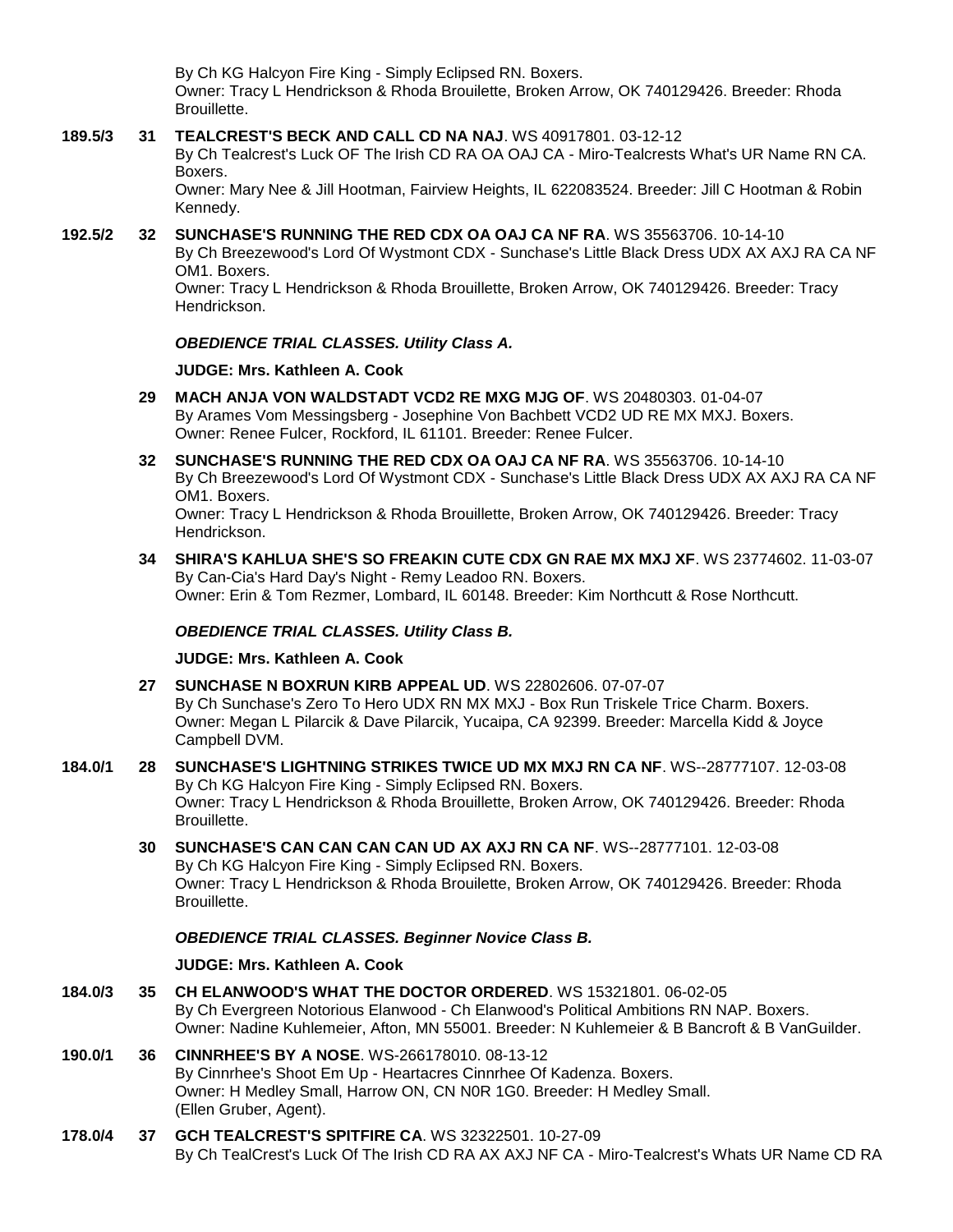CA. Boxers. Owner: Jill Hootman, Clarksville, TN 370405513. Breeder: Jill Hootman & Robin Kennedy.

- **38 [ROCKET'S KINDRED SPIRIT RN CGC](http://www.infodog.com/files/bdogrsl1.prg;makc=WS%2040712003;mdog=Rocket_s_Kindred_Spirit_RN_CGC;wins=all)**. WS 40712003. 04-16-12 By Ch Bentbrook's Image Of HighNoon - Rocket's Sky's The Limit CD RN CGC. Boxers. Owner: Dawn Heath, Charlotte, NC 28269. Breeder: Kerry Rodgers.
- **39 [CAN-CIA'S MCCOY'S MAN IN THE MIRROR](http://www.infodog.com/files/bdogrsl1.prg;makc=WS%2039750201;mdog=Can-cia_s_Mccoy_s_Man_In_The_Mirror;wins=all)**. WS 39750201. 12-22-11 By Ch Silverlane's Excalibur - Ch Backwood's Taylor Made Illusion. Boxers. Owner: L McCoy & S Canciamille B & B Staley, Monrovia, IN 46157. Breeder: S South & S Canciamille.
- **187.0/2 40 [ORION'S & WINWAL'S AN ERNIE FOR BERT](http://www.infodog.com/files/bdogrsl1.prg;makc=WS%2037457107;mdog=Orion_s_&_Winwal_s_An_Ernie_For_Bert;wins=all)**. WS 37457107. 04-10-11 By Buster Tony Hill - Baby Boot Scoot Hill. Boxers. Owner: Dr Susan E Wooden, Carmel, IN 46032. Breeder: JJ Monk.

## *OBEDIENCE TRIAL CLASSES. Graduate Novice Class.*

## **JUDGE: [Mr. Richard H. Mullen](http://www.infodog.com/judges/3052/juddat.htm)**

- **17 [HABERL'S LOVE OVER GOLD BN CD RA CA](http://www.infodog.com/files/bdogrsl1.prg;makc=WS%2031868202;mdog=Haberl_s_Love_Over_Gold_BN_CD_RA_CA;wins=all)**. WS 31868202. 09-19-09 By Ch Guapo Soto - Ch Haberl's Forever Young CD RE. Boxers. Owner: Maryjane Alencewicz & BJ Barnhart, Montverde, FL 34756. Breeder: Maryjane Alencewicz & BJ Barnhart & Don Garrett & J Haberl.
- **189.0/1 41 [VALENTE'S SHOT IN THE DARK CD CGC BN RE CA](http://www.infodog.com/files/bdogrsl1.prg;makc=WS%2034076405;mdog=Valente_s_Shot_In_The_Dark_CD_CGC_BN_RE_CA;wins=all)**. WS 34076405. 04-27-10 By Ch Haberl's Heartacre's Bluesman CD BN RE CA - Savage's Frolicsome Angel. Boxers. Owner: Michele Valente, Oviedo, FL 32765. Breeder: Stacey Savage.
	- **16 [HALL'S ANGEL OF MINE BN RN](http://www.infodog.com/files/bdogrsl1.prg;makc=PAL256182;mdog=Hall_s_Angel_Of_Mine_BN_RN;wins=all)**. PAL256182. 01-03-10Boxers. Owner: Debora & Randall W Hall, Louisville, KY 40222. Breeder: .

## *OBEDIENCE TRIAL CLASSES. Graduate Open Class.*

### **JUDGE: [Mrs. Kathleen A. Cook](http://www.infodog.com/judges/37193/juddat.htm)**

- **42 [DADDY'S GIRL KILLIAN CDX RAE MX MXJ OF](http://www.infodog.com/files/bdogrsl1.prg;makc=WS%2014408301;mdog=Daddy_s_Girl_Killian_CDX_RAE_MX_MXJ_OF;wins=all)**. WS 14408301. 08-06-05 By Rion's Xanadu - Shadoefaxs Crimson Silhouette. Boxers. Owner: Erin & Tom Rezmer, Lombard, IL 60148. Breeder: Sandee Leschewski.
- **34 [SHIRA'S KAHLUA SHE'S SO FREAKIN CUTE CDX GN RAE MX MXJ XF](http://www.infodog.com/files/bdogrsl1.prg;makc=WS%2023774602;mdog=Shira_s_Kahlua_She_s_So_Freakin_Cute_CDX_GN_RAE_MX_MXJ_XF;wins=all)**. WS 23774602. 11-03-07 By Can-Cia's Hard Day's Night - Remy Leadoo RN. Boxers. Owner: Erin & Tom Rezmer, Lombard, IL 60148. Breeder: Kim Northcutt & Rose Northcutt.

### *OBEDIENCE TRIAL CLASSES. Veterans Class (Obedience).*

### **JUDGE: [Mrs. Kathleen A. Cook](http://www.infodog.com/judges/37193/juddat.htm)**

- **147.5/3 26 [CH BREHO NO HOLDING BACK CDX RA GN CA](http://www.infodog.com/files/bdogrsl1.prg;makc=WS%2020651501;mdog=Ch_Breho_No_Holding_Back_CDX_RA_GN_CA;wins=all)**. WS 20651501. 02-03-07 By Ch Encore's Crimson Tide - Ch Breho I Bee Jam'n At Keepsake. Boxers. Owner: Robin Vaughan & Brenda Stuckey & Theresa Galle, West Fork, AR 72774. Breeder: Brenda Stuckey & CJ Middlebrooks & Theresa Galle.
- **145.0/4 43 [ORION'S PRIDE OF SHAWSHANK CD RE CGC](http://www.infodog.com/files/bdogrsl1.prg;makc=ILP159342;mdog=Orion_s_Pride_Of_Shawshank_CD_RE_CGC;wins=all)**. ILP159342. 10-24-04Boxers. Owner: Susan E Wooden, Carmel, IN 460324008. Breeder: .
- **181.5/2 44 [GCH BREHO EMERSON DREAM WALKIN' CD RN BN](http://www.infodog.com/files/bdogrsl1.prg;makc=WS%2018770403;mdog=GCH_Breho_Emerson_Dream_Walkin__CD_RN_BN;wins=all)**. WS 18770403. 08-06-06 By Ch Cadance's Look At Me Now RN - Breho Emerson Shine On Me. Boxers. Owner: Suzanne Crites & Brenda Stuckey & Karen Emerson & T Galle, Hot Springs, AR 719132832. Breeder: Karen & Jim Emerson & Brenda Stuckey & Theresa Galle.
- **123.0 45 [BENCHMARK'S BLACK MAGIC CD CGC RE AX NF](http://www.infodog.com/files/bdogrsl1.prg;makc=WS%2013163302;mdog=Benchmark_s_Black_Magic_CD_CGC_RE_AX_NF;wins=all)**. WS 13163302. 05-09-05 By Ch Kami-Ko N' Kini Woodview Lariat - Benchmarks Aurora Star. Boxers. Owner: Brenda Staley, Monrovia, IN 46157. Breeder: Ellen Ellerman & Brenda Staley.
- **195.5/1 46 [MACH3 SHERWOOD'S TRISTAN OF CAMELOT UDX VER RE MXF TQX T2B](http://www.infodog.com/files/bdogrsl1.prg;makc=WS%2020137201;mdog=MACH3_Sherwood_s_Tristan_Of_Camelot_UDX_VER_RE_MXF_TQX_T2B;wins=all)**. WS 20137201. 11-08- 06 By Ch Encore's Crimson Tide - Maxlan's Sweet Gueneview Of Camelot. Boxers.

Owner: Colleen Fleury, Slidell, LA 70458. Breeder: Shirley Vox & Terri Galle.